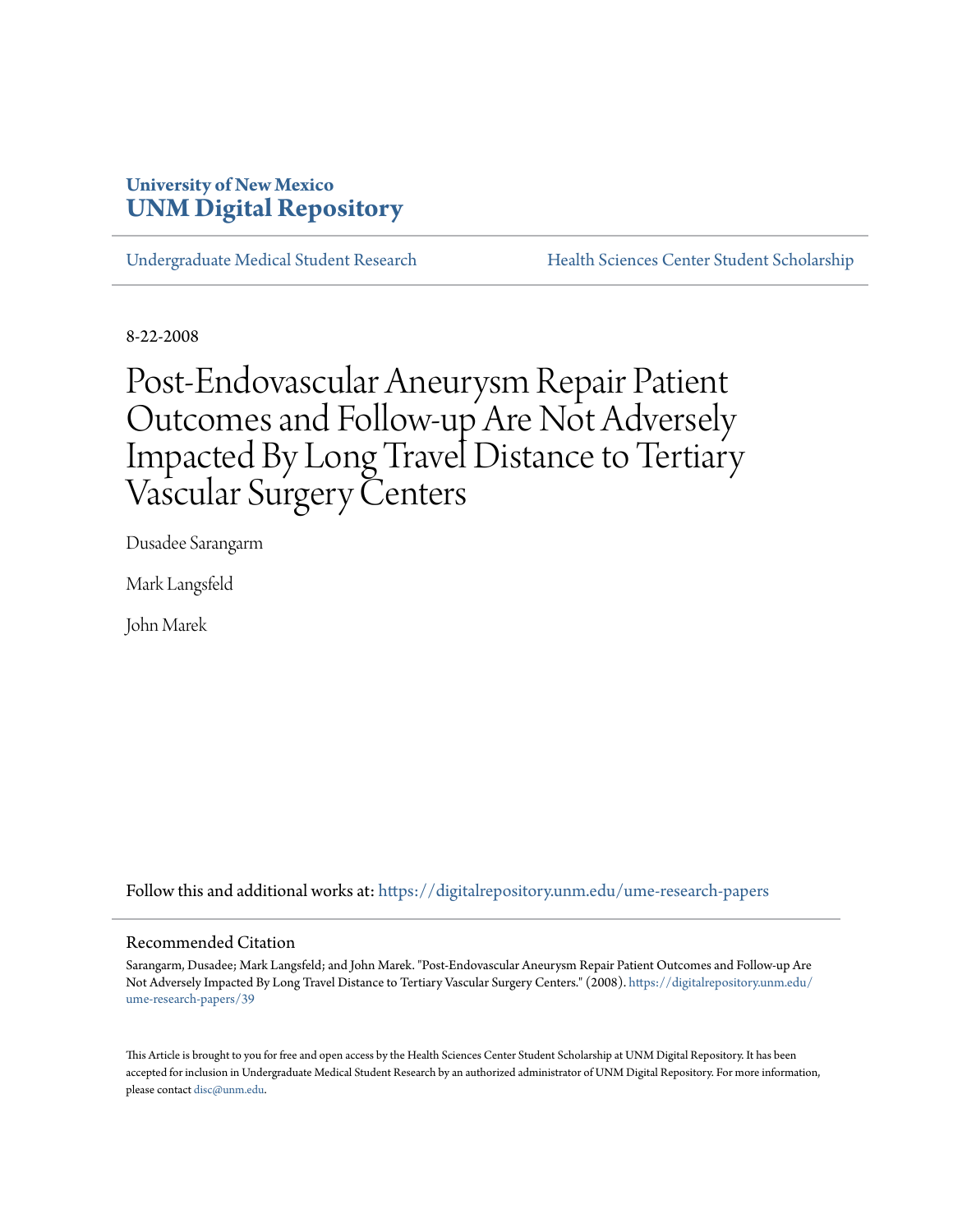## **Post-Endovascular Aneurysm Repair Patient Outcomes and Follow-up Are Not Adversely Impacted By Long Travel Distance to Tertiary Vascular Surgery Centers**

Mark Langsfeld, John Marek, Dusadee Sarangarm University of New Mexico Division of Vascular Surgery, Albuquerque, NM

**Objective**: To determine if patient adherence to follow-up and patient outcomes after endovascular aneurysm repair (EVAR) are impacted by the distance a patient lives from a tertiary care treatment center.

**Methods**: A retrospective review of 136 consecutive patients undergoing EVAR at the New Mexico VA Medical Center over a seven year period was conducted. Follow-up occurred with clinic visits and computed tomography scans at one month post-discharge, every six months for two years, and then yearly. Patients were stratified as living within a 100 mile radius of the treatment center (Group 1) versus those living outside this radius (Group 2). Patients were defined as having inadequate follow-up if two or greater consecutive appointments were missed. Survival and graft-related complication rates were analyzed for both patient groups. **Results**: Operative mortality was 0.74% and the overall mean follow-up time was 52.1±25.9 months in 136 patients. Ten patients were not analyzed due to mortality less than one year from the EVAR procedure. Of the 126 patients eligible for the study, 19 (15%) had inadequate followup, as defined by missing two or more appointments. Approximately 44% (60/136) of patients lived within a 100 mile radius of the treatment center (Group 1) versus 56% (76/136) of patients living outside this 100 mile radius (Group 2). There was no difference in the adequacy of followup in Group 1 versus Group 2 patients (14.5% vs. 13.3%, P=1.0). The incidence of major complication defined as aneurysm rupture or conversion to open repair was not statistically different in Group 1 versus Group 2 patients (5.0% vs. 11.8%, P=0.23). Five patients (3.7%) died due to AAA-related late causes (2 in Group 1 vs. 3 in Group 2).

**Conclusions**: Recent studies have demonstrated higher catastrophic graft complications in patients with inadequate follow-up after EVAR. As many of these procedures are being performed at tertiary referral care centers, many patients are required to travel a long distance for their procedure and follow-up tests. Our study indicates that distance from a tertiary care center is not a limiting factor in patient adherence to follow-up, patient graft-related morbidity or patient survival.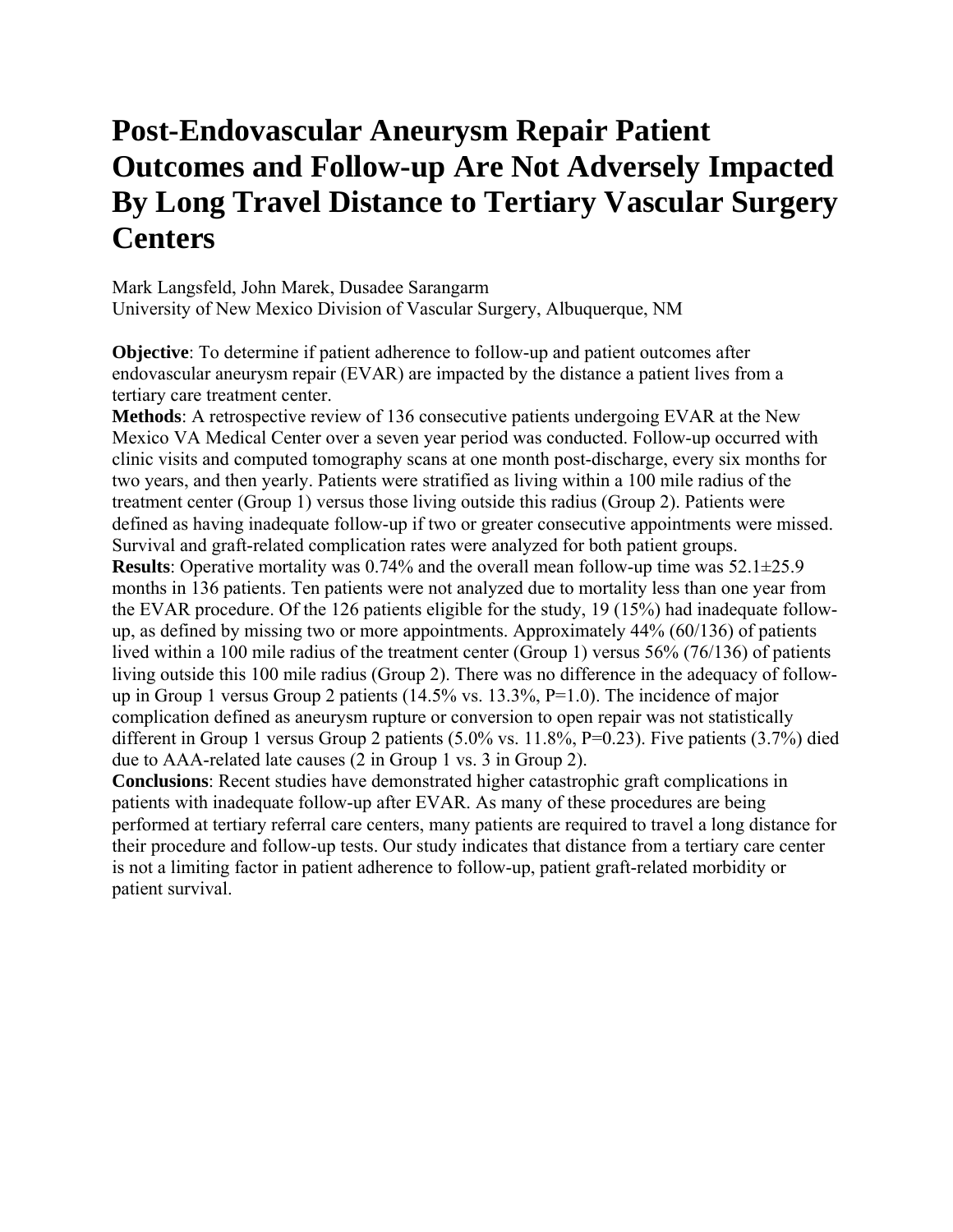#### **INTRODUCTION**

Following the introduction of endovascular aneurysm repair (EVAR) by Parodi and associates in 1991, EVAR has become the procedure of choice for many patients for repair of abdominal aortic aneurysms  $(AAA)$ <sup>1,</sup> <sup>2</sup> Currently, four FDA approved endografts are on the market: Medtronic AneuRx (Minneapolis, Minn), Gore Excluder (Flagstaff, Ariz), Endologix PowerLink (Irvine, Calif) and Cook Zenith (Bloomington, Ind).

Reported advantages of the endovascular approach as compared to traditional open repair are reduced blood loss, shorter hospital stays, increased likelihood of discharge to home, less cardiovascular morbidities and decreased peri-operative mortality.<sup>3-8</sup> Concerns regarding this procedure include a substantial increase in healthcare costs, with questionable long-term benefits in mortality, morbidity and quality of life. $9-15$  Moreover, EVAR has been shown to have a higher rate of graft-related complications which require reintervention compared to open repair.<sup>16-18</sup> Due to this high rate of reintervention, endograft patients must be monitored for life with radiologic studies, thus emphasizing the critical importance of long-term follow-up for this patient population.

Though clinical trials have shown EVAR and open repair to have comparable outcomes, these trials are performed under conditions that are unlikely to be achieved in general surgical practice. Resources available at a tertiary care center in a clinical trial setting, such as specially recruited research nurses and staff to ensure the completeness of patient follow-up, are frequently unavailable to surgeons in private practice. This raises concerns regarding the completeness of follow-up for the majority of AAA patients and thus, the success of EVAR in terms of long-term patient outcomes. A recent study has shown that post-EVAR patients with incomplete follow-up have

higher fatal complication rates in comparison to patients with frequent follow-up.<sup>19</sup>

Given the significance of follow-up for EVAR patients, it is imperative to understand the factors which impede good adherence to follow-up regimens. Studies into the determinants of patient adherence have shown them to be multi-factorial and inconsistent. Some causes of poor patient adherence include patient lack of understanding, inability to comply due to financial, physical or physiologic reasons, long waiting times at clinics and long times between appointments.<sup>20, 21</sup> For our local VA Medial Center (VAMC), patients are referred from rural areas in three surrounding states for treatment of AAA's, thus raising concerns for potential poor patient follow-up due to the long distances patients must travel. The purpose of our study was to test the following hypotheses in a VA patient population:

- Follow-up adherence post-EVAR is superior for patients living close to the VAMC than for those traveling long distances.
- Outcomes for patients with incomplete follow-up are inferior to patients with complete follow-up.
- Outcomes for patients living within 100 mi of Albuquerque are better than for patients living outside of this radius.

### **METHODS**

Our hypotheses were tested by retrospectively reviewing the results of 136 consecutive EVAR's performed at the Albuquerque VAMC from October, 1999 to April, 2006. Of these 136 patients, 126 patients survived the first year after EVAR and were therefore eligible for follow-up. Thus, data for the group of 126 patients was used for follow-up analyses, while data for the entire series was used for the analyses of distance from Albuquerque. Table I and II summarize the demographics of the entire series and of the 126 patients who were eligible for follow-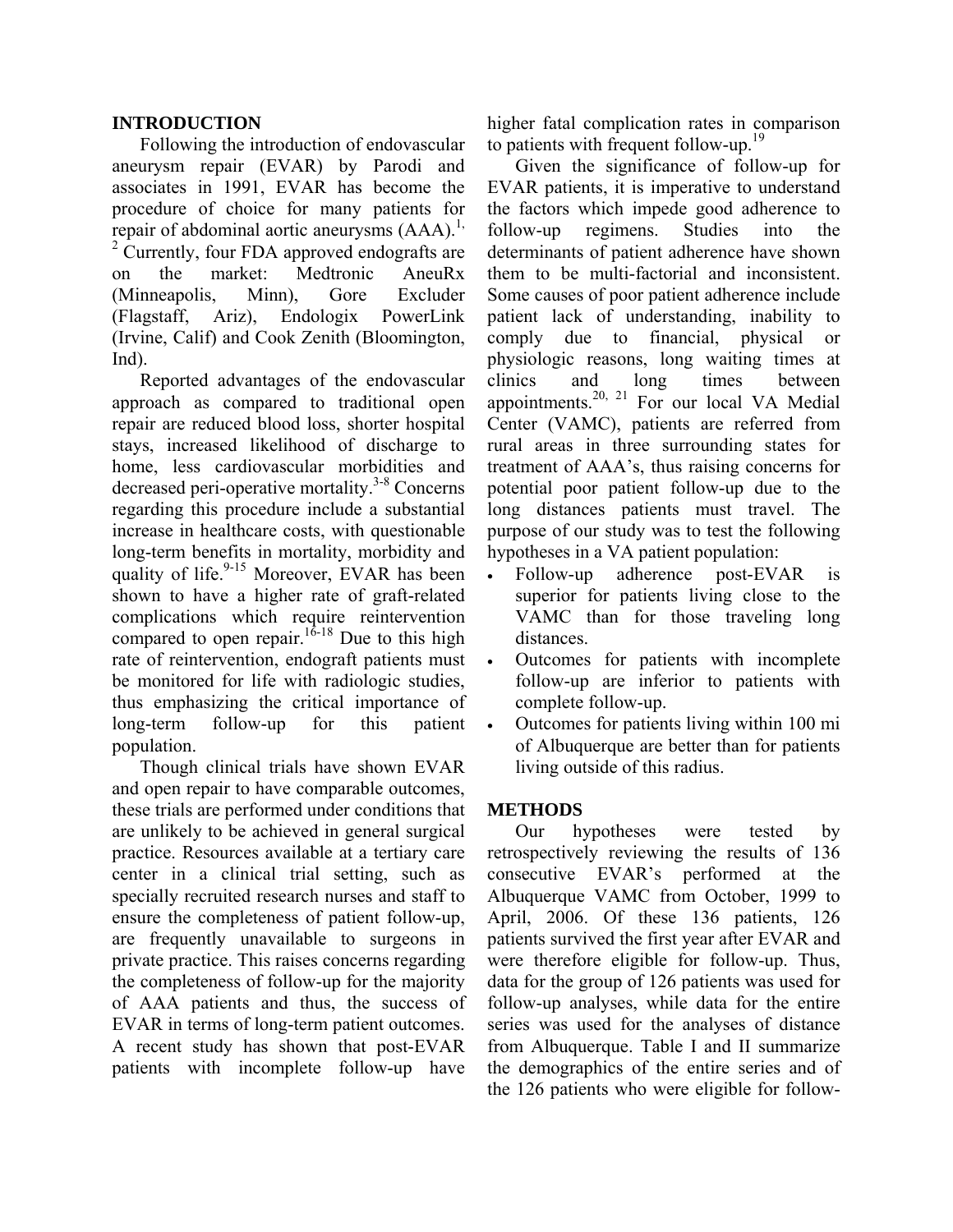**Table I**: Demographics for the 136 patients in the series

| Demographics                                    | Value, n      |  |  |
|-------------------------------------------------|---------------|--|--|
| Age (median $\pm$ SD)                           | $72 \pm 7.7$  |  |  |
| AAA size (mean $\pm$ SD)                        | $5.7 \pm 1.2$ |  |  |
| Patients living within 100mi<br>of Albuquerque  | 44.1%         |  |  |
| Treated emergently                              | 6             |  |  |
| Treated electively                              | 130           |  |  |
| Treated in industry sponsored<br>clinical trial | 12            |  |  |
| Treated in routine practice.                    | 114           |  |  |
| Prosthesis used                                 |               |  |  |
| Aneu $Rx^*$                                     | 115           |  |  |
| Ancure $*$                                      | 13            |  |  |
| Excluder <sup>†</sup>                           | 7             |  |  |
| Endologix <sup>†</sup>                          | 1             |  |  |
| *Medtronic AneuRx (Minneapolis, Minn)           |               |  |  |
| ¥Guidant Ancure (Indianapolis, Ind)             |               |  |  |

†Gore Excluder (Flagstaff, Ariz)

‡Endologix PowerLink (Irvine, Calif)

| Table II: Demographics of follow-up eligible patients |  |
|-------------------------------------------------------|--|
|-------------------------------------------------------|--|

| $\ldots$ $\ldots$ $\ldots$                      | $\sim$ 0.1 10.110 $\sim$ $\sim$ $\sim$ $\sim$ $\sim$ $\sim$ $\sim$ |  |  |
|-------------------------------------------------|--------------------------------------------------------------------|--|--|
| Demographics                                    | Value, n                                                           |  |  |
| Age (median $\pm$ SD)                           | $71 \pm 7.8$                                                       |  |  |
| AAA size (mean $\pm$ SD)                        | $5.7 \pm 1.1$                                                      |  |  |
| Patients living within 100mi<br>of Albuquerque  | 43.7%                                                              |  |  |
| Treated emergently                              | 6                                                                  |  |  |
| Treated electively                              | 120                                                                |  |  |
| Treated in industry sponsored<br>clinical trial | 11                                                                 |  |  |
| Treated in routine practice.                    | 115                                                                |  |  |
| Prosthesis used                                 |                                                                    |  |  |
| Aneu $Rx^*$                                     | 112                                                                |  |  |
| Ancure <sup><math>#</math></sup>                | 13                                                                 |  |  |
| $Excluster^{\dagger}$                           | 5                                                                  |  |  |
| $Endologist^{\ddagger}$                         | 1                                                                  |  |  |
| *Medtronic AneuRx (Minneapolis, Minn)           |                                                                    |  |  |
| ¥Guidant Ancure (Indianapolis, Ind)             |                                                                    |  |  |
| †Gore Excluder (Flagstaff, Ariz)                |                                                                    |  |  |

‡Endologix PowerLink (Irvine, Calif)

up, respectively.

All patients who were symptomatic or whose aneurysms were > 5cm were evaluated for repair. Patients with favorable anatomy including a proximal infrarenal neck  $> 15$ mm; an aortic neck luminal diameter  $\leq$  26mm; aortic angulation  $\leq 60^{\circ}$ ; and common iliac arteries without excessive tortuosity for proximal and distal fixation of an endograft were offered EVAR. Female patients were excluded from the study due to low sample size; only one female patient was treated during the study period. Procedures were performed using a bilateral, transfemoral approach, with intravascular ultrasound and angiography to confirm technically successful graft placement. Attending physician preference determined the type of graft used. All procedures were performed by fellowship trained vascular surgeons in an endovascular operating room suite with fixed imaging.

At the time of their procedure, all patients were prospectively enrolled in a vascular database. Starting in 1999, our VA started participating in the OVER trial (Open versus Endovascular Repair), a national VA study comparing open vs. EVAR repair of abdominal aneurysms. Of note, the postoperative follow-up regimen was the similar for both study and non-study patients, thereby reducing the statistical effects of this confounding factor. Both groups of patients were followed by the same research nurse, who coincidently managed both study patients and non-study patients.

For all patients, missed appointments were documented in the VAMC electronic database and were rescheduled by a research nurse. If verbal contact via telephone was not made, several telephone messages were left regarding the missed appointment and need to reschedule. If repeated telephone attempts failed to reach the patient, a letter was mailed to the permanent home address listed in the VAMC electronic database. If this method of contacting the patient was unsuccessful, no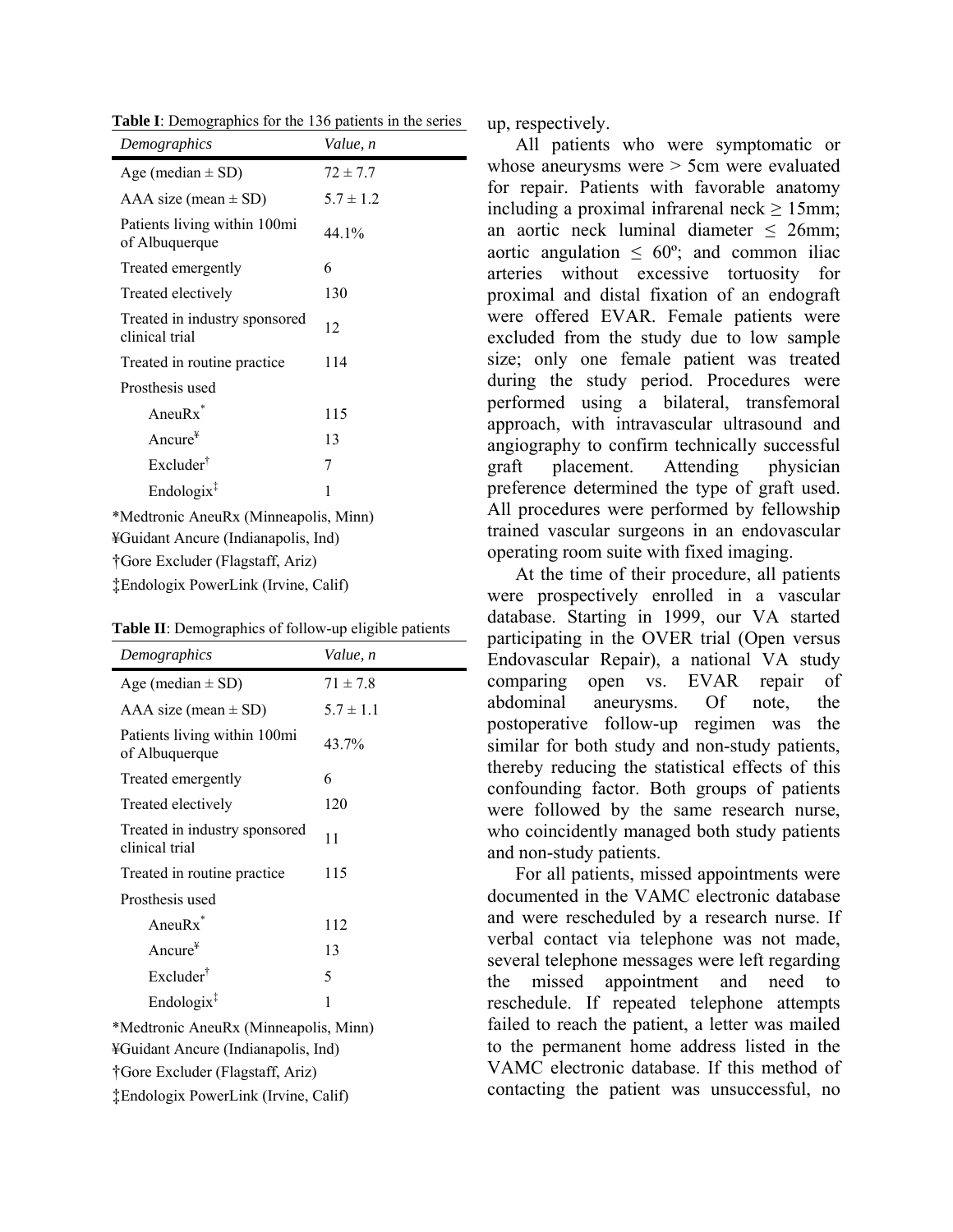further attempt was made to contact the patient directly. At this point, a note was entered into the electronic record to contact the Albuquerque vascular group should anyone in the VAMC system make contact with the patient. Follow-up did differ, however, in that the management of study patients included more frequent telephone contact and stricter monitoring of follow-up compliance when compared to non-study patients.

 All patients were followed with an office visit and imaging at one month, every six months for two years and then yearly for life. The imaging modalities used were plain abdominal radiographs (flat, upright, lateral and oblique) and computed tomography (CT) with angiography; duplex ultrasound or noncontrast CT were utilized in place of CT with angiography when patient comorbidities (i.e. renal insufficiency) prohibited the use the contrast. The need for consistent follow-up and the risks associated with EVAR were stressed to each patient before discharge by staff and the attending physician.

For the purposes of this study, we defined incomplete follow-up as any patient who missed more than two consecutive follow-up office visits at the Albuquerque VAMC. All other patients were defined as having frequent follow-up. We also arbitrarily assigned patients living "close" to the VAMC as within a 100mi radius, and those living far as outside this radius. Next, we retrospectively reviewed the electronic charts of all 126 patients to determine their follow-up status. Electronic charts at not only the Albuquerque VAMC, but also at remote VAMC's throughout the United States were reviewed. This resulted in reestablishment of contact with all but five of the 19 patients lost to follow-up. In the absence of definitive evidence of mortality or known complications, these five patients were included in the analysis and assumed to be alive and complication free.

The outcomes examined in our study were overall survival, subsequent need for minor surgical reintervention (all surgical interventions excluding conversion to open repairs) and subsequent need for major reintervention, defined as conversion to open repair.

To calculate survival time and time to initial minor reintervention, Kaplan-Meir life table analyses were performed. Log-rank tests were used to assess the difference between these curves. Differences in distributions were assessed using Wilcoxon Rank Sum test and differences in categorical variables were assessed using Fisher's Exact test. Data was analyzed using SAS 9.1 software (SAS, Inc, Cary, NC). P values  $\leq 0.05$  were considered indicative of statistical significance.

#### **RESULTS**

The overall mean follow-up time for the series was  $52.1 \pm 25.9$  months; the median was 52.9 months with a minimum of 2 days and a maximum of 94.5 months. No patients had EVAR less than one year at the conclusion of this study. For the entire series, 34 patients required 52 minor surgical reinterventions (angio,  $n = 8$ ; coiling for Type II endoleak,  $n =$ 16; proximal/distal cuff,  $n = 13$ ; stent,  $n = 3$ , bypass,  $n = 4$ ; miscellaneous interventions,  $n =$ 8), 12 patients required major surgical reintervention defined as conversion to open repair and one patient needed conversion to open repair, but declined the procedure. The types of devices used and major complications by device are summarized in Table III.

Of the patients who underwent open repair subsequent to EVAR, three resulted in death. Two open repair patients experienced incomplete follow-up at the Albuquerque VAMC, one declined follow-up and the other relocated; both patients were repaired at an outside facility and survived their open repair. Additionally, both also lived outside a 100mi radius of Albuquerque. Table IV summarizes the patients who required conversion to open repair and their outcomes.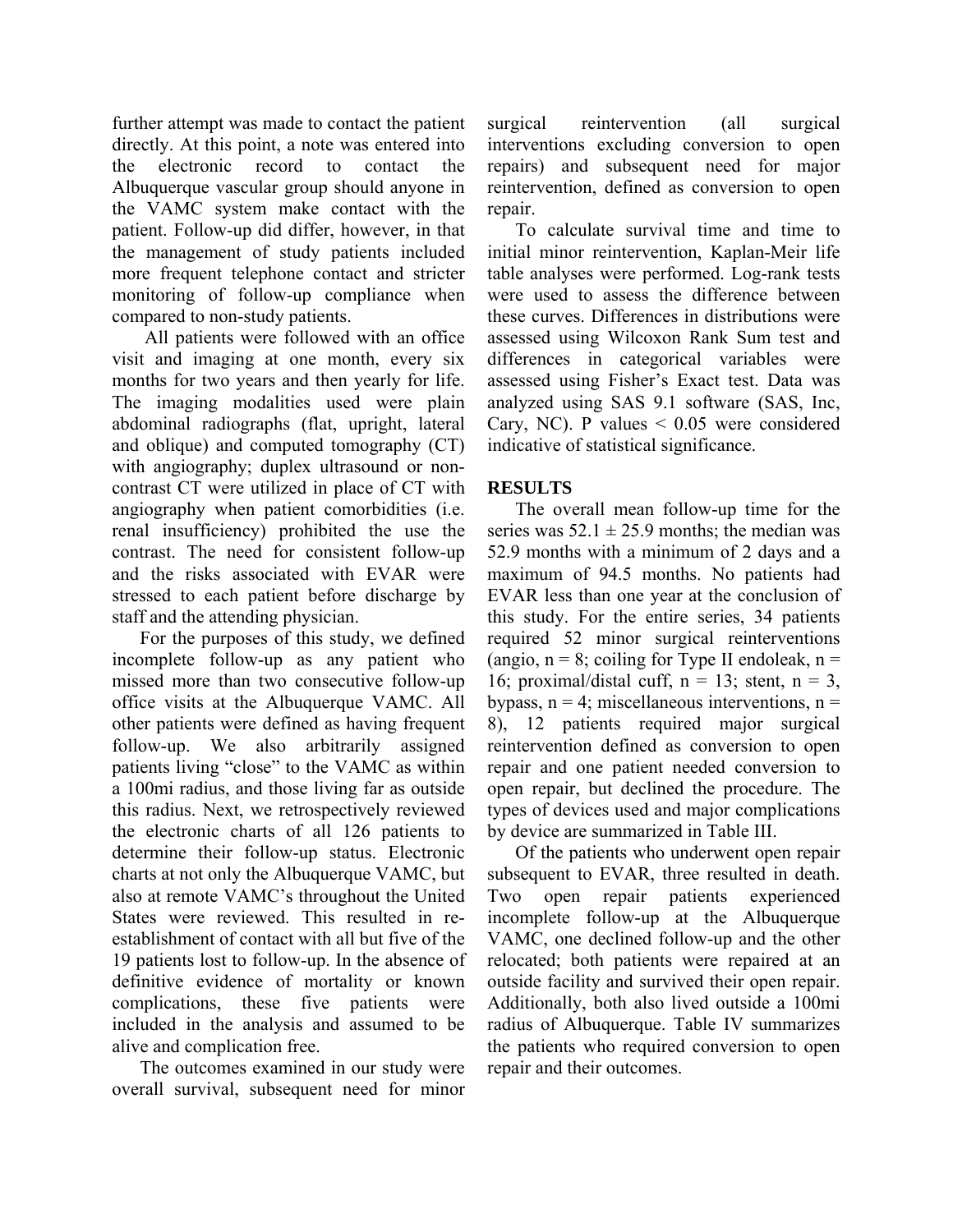|                         | Follow-up, $n(\%)$ |            | $<$ 100 mi of VAMC, | $> 100$ mi of VAMC,           | Open conversion, |  |
|-------------------------|--------------------|------------|---------------------|-------------------------------|------------------|--|
|                         | Frequent           | Incomplete | $n(\%)$             | $n\left(\frac{\%}{\%}\right)$ | $n(\%)$          |  |
| Patient total           | 107                | 19         | 60                  | 76                            | 12               |  |
| Aneu $Rx^*$             | 89 (83.2)          | 18 (94.7)  | 49 (81.7)           | 66 (86.8)                     | 10(83.3)         |  |
| Ancure $*$              | 12(11.2)           | 1(5.3)     | 6(10.0)             | 7(9.2)                        | 1(8.3)           |  |
| Excluder <sup>†</sup>   | 5(5.7)             | 0(0.0)     | 5(8.3)              | 2(2.6)                        | 1(8.3)           |  |
| $Endologist^{\ddagger}$ | 1(0.9)             | 0(0.0)     | 0(0.0)              | 1(1.3)                        | 0(0.0)           |  |

**Table III**: Types of devices and number of complications by device

\*Medtronic AneuRx (Minneapolis, Minn)

¥Guidant Ancure (Indianapolis, Ind)

†Gore Excluder (Flagstaff, Ariz)

‡Endologix PowerLink (Irvine, Calif)

#### **Table IV**: Major complications

| Complications                                                                                  | Months after<br><b>EVAR</b> | <b>Intervention</b> | Location of<br>Reintervention         | Follow-up<br><b>Status</b> | Reason for<br>Incomplete<br>Follow-up | <i><u>Outcome</u></i> |
|------------------------------------------------------------------------------------------------|-----------------------------|---------------------|---------------------------------------|----------------------------|---------------------------------------|-----------------------|
| <b>RUPTURED L</b><br><b>EXTERNAL ILIAC</b>                                                     | 0                           | Open                | Albuquerque<br><b>VAMC</b>            | Frequent                   |                                       | Death                 |
| POST-OP OCCLUSION                                                                              | 1                           | Open                | Albuquerque<br><b>VAMC</b>            | Frequent                   |                                       | Survived              |
| <b>INFECTED GRAFT</b>                                                                          | 12                          | Open                | Albuquerque<br><b>VAMC</b>            | Frequent                   |                                       | Survived              |
| <b>EXPANDING AAA</b>                                                                           | 25                          | Open                | Albuquerque<br><b>VAMC</b>            | Frequent                   |                                       | Survived              |
| <b>INFECTED GRAFT</b>                                                                          | 32                          | Open                | San Antonio<br><b>VAMC</b>            | Incomplete                 | <b>DECLINED</b>                       | Survived              |
| <b>RUPTURED AAA</b>                                                                            | 45                          | Open                | Albuquerque<br><b>VAMC</b>            | Frequent                   |                                       | Death                 |
| <b>GRAFT MIGRATION</b>                                                                         | 48                          | Open                | Albuquerque<br><b>VAMC</b>            | Frequent                   |                                       | Survived              |
| <b>RUPTURED AAA</b>                                                                            | 50                          | Open                | Albuquerque<br>University<br>Hospital | Frequent                   |                                       | Survived              |
| <b>ENLARGING</b><br>PROXIMAL AAA                                                               | 69                          | Open                | Albuquerque<br><b>VAMC</b>            | Frequent                   |                                       | Survived              |
| <b>ILIAC PERF DURING</b><br><b>ATTEMPTED</b><br>PLACEMENT OF RIGHT<br><b>ILIAC STENT GRAFT</b> | 79                          | Open                | Albuquerque<br><b>VAMC</b>            | Frequent                   |                                       | Death                 |
| <b>ENLARGING AAA</b>                                                                           | unknown*                    | Open                | Lubbock<br><b>VAMC</b>                | Frequent                   |                                       | Survived              |
| <b>RUPTURED AAA</b>                                                                            | unknown*                    | Open                | Dallas VAMC                           | Incomplete                 | <b>RELOCATED</b>                      | Survived              |

\*Unable to determine the exact date of operation in electronic chart.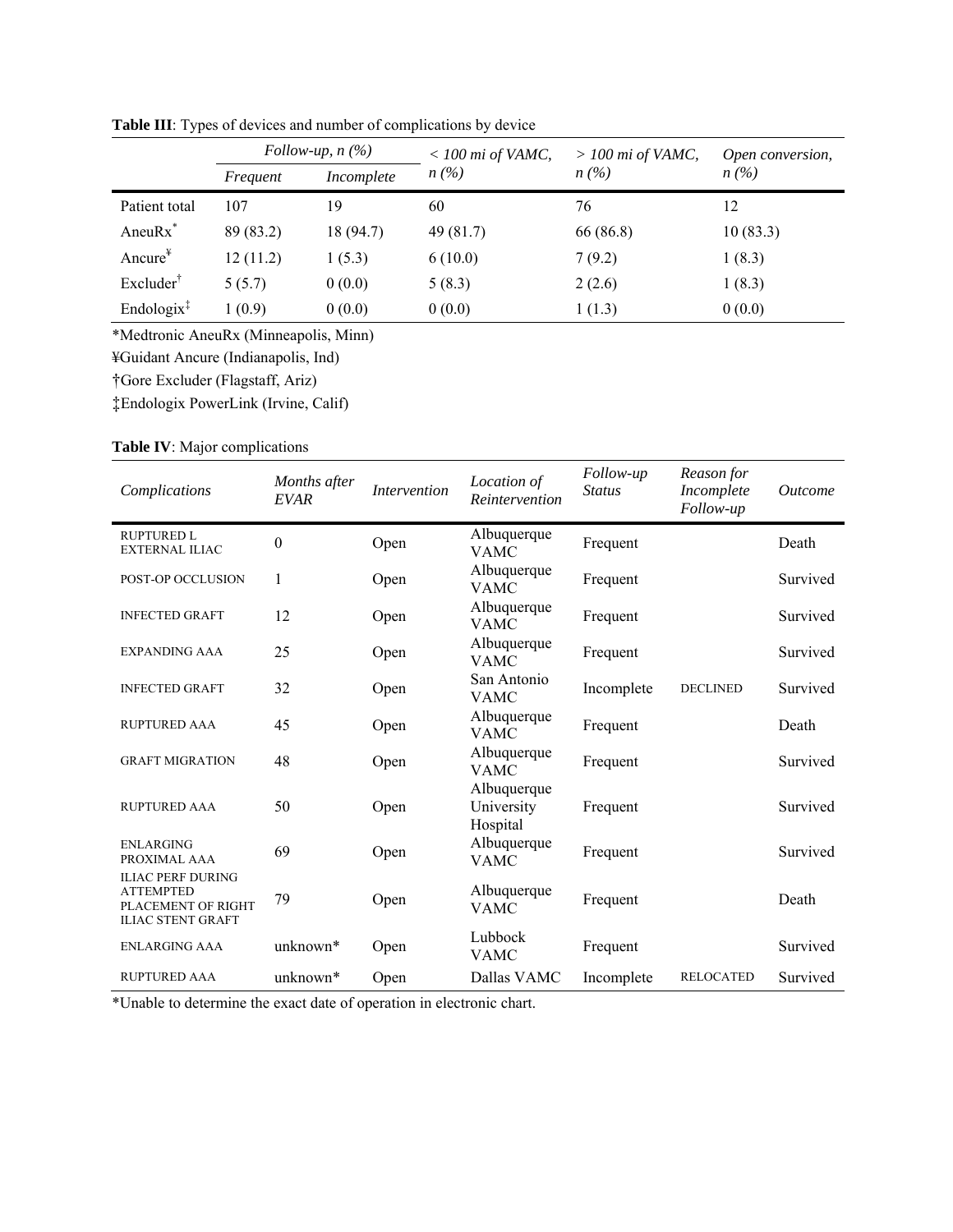**Table V**: AAA-related mortality

| <i>Mechanism</i>                                                                                               | Months after<br><i>EVAR</i> | Follow-up<br>status | Location of<br>residence at<br>time of EVAR | Miles from<br>Albuquerque |
|----------------------------------------------------------------------------------------------------------------|-----------------------------|---------------------|---------------------------------------------|---------------------------|
| COMPLICATIONS OF CIRRHOSIS, LEADING TO<br>COAGULOPATHY WITH CONSEQUENT ENDOLEAK                                | 12.69                       | <b>FREQUENT</b>     | ALBUQUERQUE,<br>NΜ                          | $\theta$                  |
| COMPLICATIONS OF OPEN REPAIR OF INFECTED ELG                                                                   | 13.25                       | <b>FREQUENT</b>     | <b>BIG SPRING. TX</b>                       | 416                       |
| <b>COMPLICATIONS OF RIGHT LOWER EXTREMITY</b><br>ISCHEMIA WITH THROMBOSIS OF RIGHT LIMB OF<br><b>ENDOGRAFT</b> | 2 3 7                       | <b>FREOUENT</b>     | <b>LOS LUNAS, NM</b>                        | 23                        |
| PERI-OPERATIVE COMPLICATIONS OF EVAR                                                                           | 0.07                        | <b>FREQUENT</b>     | ALBUQUERQUE,<br><b>NM</b>                   | $\theta$                  |
| COMPLICATIONS OF TRACHEOTOMY STATUS POST<br>CONVERSION TO OPEN REPAIR                                          | 46.98                       | <b>FREQUENT</b>     | DEMING, NM                                  | 233                       |

Five patients died due to AAA-related causes (3.7%), three of whom required open repair subsequent to EVAR and died from complications thereof. One patient died within one month of EVAR. None of these patients experienced incomplete follow-up. Three patients lived outside of Albuquerque. Table V delineates the cause of death for each case

According to the study definition, 107 (85.0%) of 126 patients achieved frequent follow-up, and 19 (15.0%) received incomplete follow-up. After one year, the mean follow-up for the 107 patients in the frequent follow-up group was  $41.4 \pm 23.0$ months, while the mean follow-up in the incomplete follow-up group was  $57.5 \pm 19.7$ months  $(P = 0.004)$ . For the incomplete follow-up group, the median month of the first missed appointment was  $36 \pm 19.0$  months with a minimum of one month and a maximum of 60 months. Most patients in the incomplete follow-up group underwent EVAR during 2000-2002, while patients in the frequent follow-up group are more evenly distributed in time (Table VI). Five of the 19 patients who experienced incomplete follow-up were not seen subsequently at another VA with CT imaging of their AAA. One patient (Patient #50) in the study failed to keep at least one follow-up appointment due to a psychiatric condition. Table VII summarizes the patients in the incomplete follow-up group and their follow-up status within the VAMC system.

**Table VI**: Distribution of patients by year of EVAR and follow-up status

| EVAR year | Frequent follow-<br>$\mu$ | Incomplete<br>follow-up |
|-----------|---------------------------|-------------------------|
| 1999      | 8                         | 1                       |
| 2000      | 31                        | 7                       |
| 2001      | 27                        | 3                       |
| 2002      | 9                         | 6                       |
| 2003      | 14                        | 1                       |
| 2004      | 20                        | 1                       |
| 2005      | 6                         | $\theta$                |
| 2006      | 26                        | $\theta$                |
| Total     | 117                       | 19                      |

The mean follow-up time for patients living within 100mi of Albuquerque was not statistically different from those living outside a 100mi radius at  $(53.7 \pm 28.3 \text{ months} \text{ vs. } 50.9)$  $\pm$  24.0 months; P = 0.47). Frequent follow-up was achieved in 52 (86.7%) of the 60 patients living within 100mi of Albuquerque, while eight (13.3%) patients received incomplete follow-up. Of the 76 patients living outside a 100mi radius of Albuquerque, 65 (85.5%) achieved frequent follow-up and 11 (14.5%) experienced incomplete follow-up. There was no difference in the percentage of incomplete follow-up patients for those living close vs. those living far  $(P = 1.0)$ . For the 11 patients living outside a 100mi radius of Albuquerque who experienced incomplete follow-up, only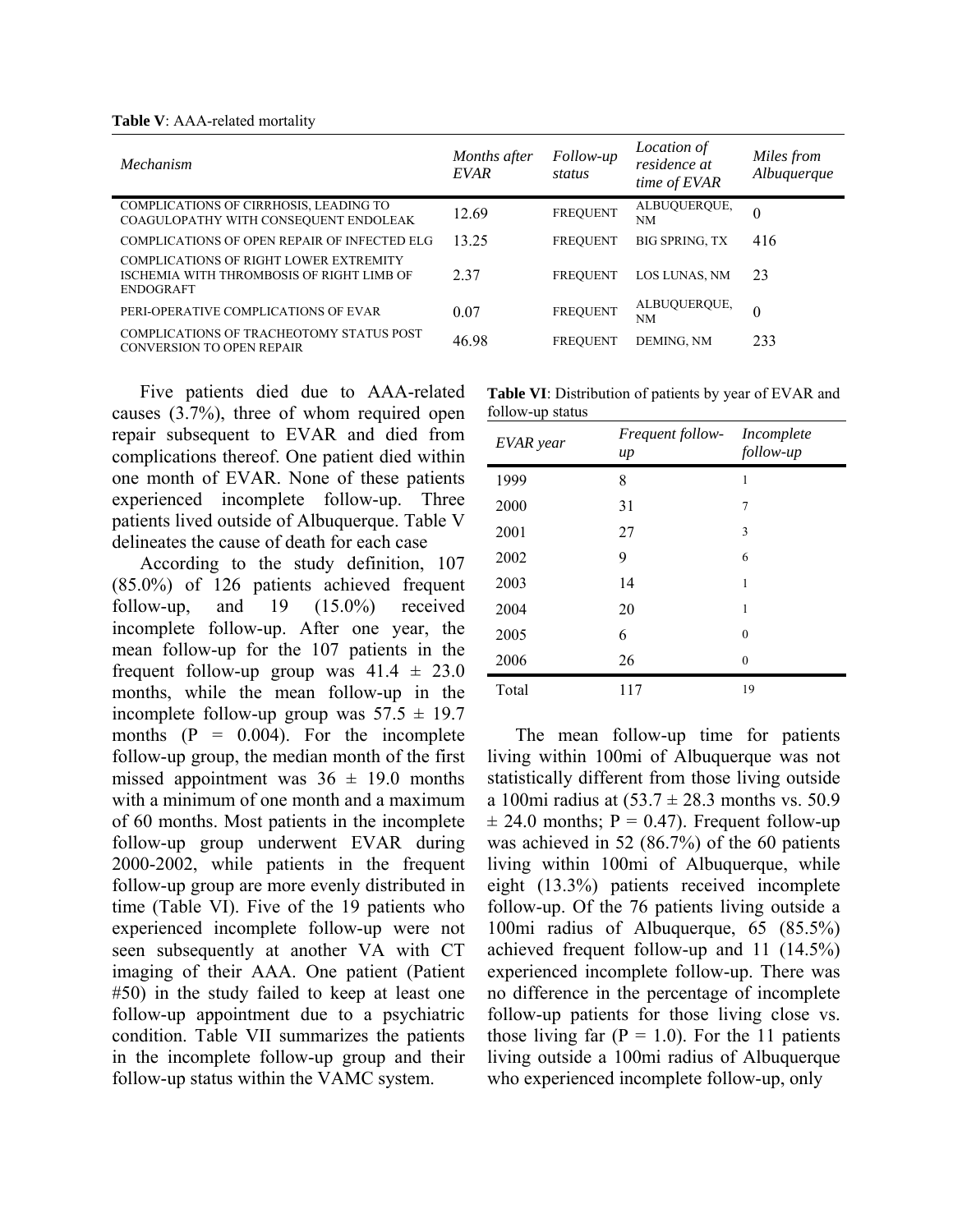| Patient<br># | Location of residence at<br>time of EVAR | Miles from<br>Albuquerque | Months after EVAR of<br>first missed appointment | Reason for incomplete<br>follow-up | Seen at<br>another VAMC | Months before AAA size<br>documented at another VAMC |
|--------------|------------------------------------------|---------------------------|--------------------------------------------------|------------------------------------|-------------------------|------------------------------------------------------|
| 3            | ALBUQUERQUE, NM                          | $\overline{0}$            | 3                                                | NON-COMPLIANT                      | <b>YES</b>              | 29                                                   |
| 10           | ALBUQUERQUE, NM                          | $\boldsymbol{0}$          | 30                                               | <b>RELOCATED</b>                   | YES*                    |                                                      |
| 17           | ALBUQUERQUE, NM                          | $\overline{0}$            | 36                                               | <b>DECLINED</b>                    | NO.                     |                                                      |
| 20           | COLORADO CITY, TX                        | 434                       | 42                                               | <b>MEDICAL</b>                     | NO                      |                                                      |
| 27           | <b>BORGER, TX</b>                        | 340                       | 30                                               | <b>RELOCATED</b>                   | YES*                    |                                                      |
| 30           | ALBUQUERQUE, NM                          | $\boldsymbol{0}$          | 48                                               | NON-COMPLIANT                      | NO.                     |                                                      |
| 32           | MIDLAND, TX                              | 413                       | 48                                               | <b>DECLINED</b>                    | <b>YES</b>              | 24                                                   |
| 35           | SANTA FE, NM                             | 64                        | 36                                               | <b>RELOCATED</b>                   | <b>YES</b>              | $\overline{0}$                                       |
| 50           | ALBUQUERQUE, NM                          | $\overline{0}$            |                                                  | <b>PSYCHIATRIC</b>                 | $_{\rm NO}$             |                                                      |
| 60           | MUNDS PARK, AZ                           | 341                       | 66                                               | <b>DECLINED</b>                    | YES*                    |                                                      |
| 67           | AMARILLO, TX                             | 287                       | 36                                               | <b>RELOCATED</b>                   | YES*                    |                                                      |
| 83           | FOUNTAIN, CO                             | 366                       | 3                                                | <b>RELOCATED</b>                   | YES*                    |                                                      |
| 86           | SUNRAY, TX                               | 311                       | 42                                               | <b>RELOCATED</b>                   | <b>YES</b>              | 12                                                   |
| 88           | SAN ANGELO, TX                           | 502                       | 12                                               | <b>DECLINED</b>                    | <b>YES</b>              | 18                                                   |
| 89           | AMARILLO, TX                             | 287                       | 42                                               | <b>FINANCIAL/BENEFITS</b>          | NO.                     |                                                      |
| 91           | ALBUQUERQUE, NM                          | $\boldsymbol{0}$          | 12                                               | <b>RELOCATED</b>                   | YES*                    |                                                      |
| 92           | ODESSA, TX                               | 402                       | 54                                               | <b>MEDICAL</b>                     | YES*                    |                                                      |
| 103          | ALBUQUERQUE, NM                          | $\overline{0}$            | 12                                               | FINANCIAL/BENEFITS                 | YES*                    |                                                      |
| 128          | AMARILLO, TX                             | 287                       | 18                                               | <b>MEDICAL</b>                     | <b>YES</b>              | $\mathbf{0}$                                         |

**Table VII**: Incomplete follow-up patients

\*Documented CT imaging at another VA, but no record of AAA size

two were not subsequently seen at another VAMC with CT imaging of their AAA's. The closest of these 11 patients to the Albuquerque VAMC was 287mi and the furthest was 502mi. For the eight patients living within a 100mi radius of Albuquerque who experienced incomplete follow-up, seven lived within Albuquerque and one lived 64mi from Albuquerque.

Comparing the outcomes of patients living within and outside 100mi radius of Albuquerque, no statistical difference was found in survival (Fig 1) or rate of reintervention (Fig 3). The incidence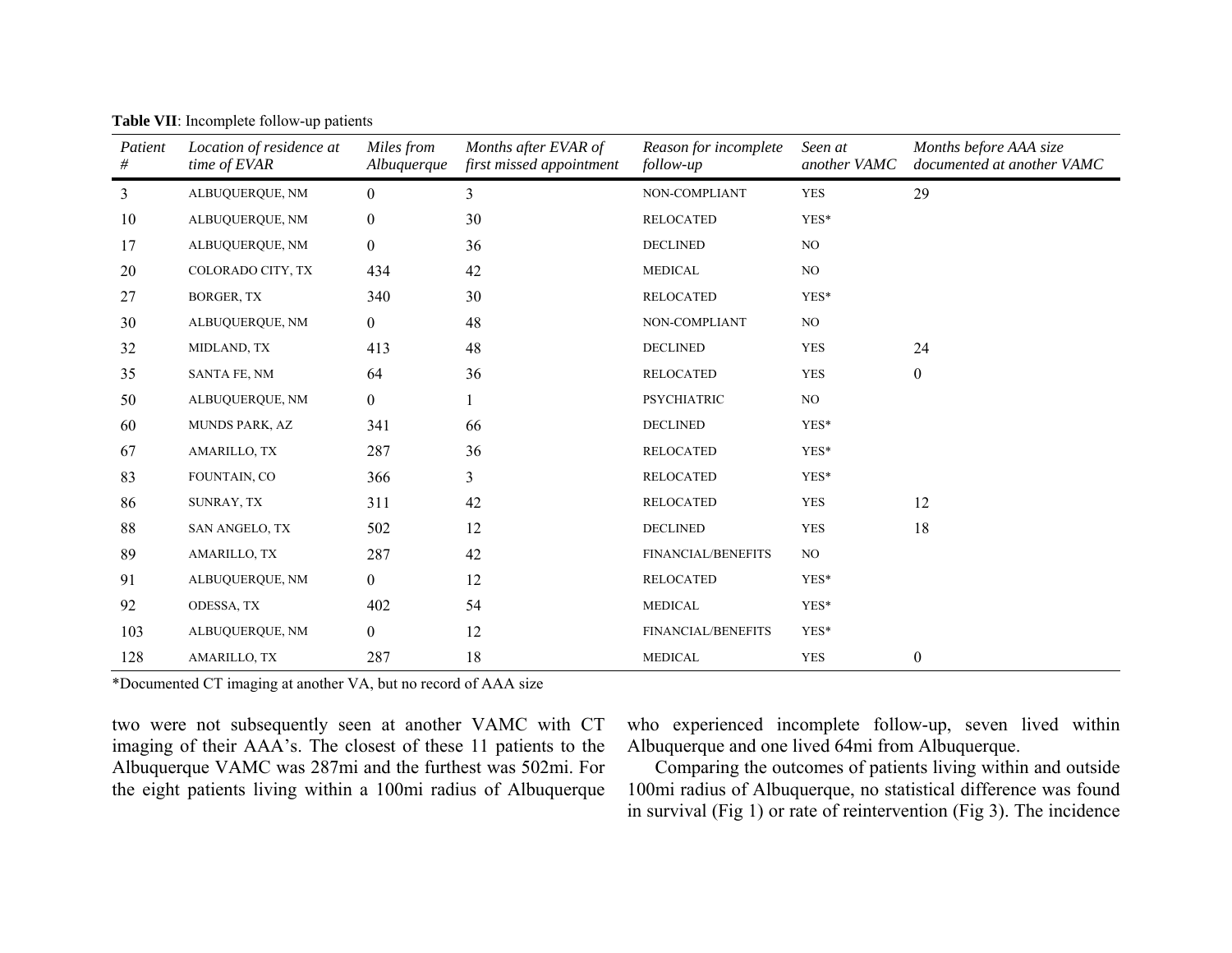

**Fig 1**: Survival for patients living outside a 100mi radius of Albuquerque (*solid line*) vs. those living within a 100mi radius of Albuquerque (*dashed line*)



**Fig 2**: Survival for patients with frequent follow-up (*solid line*) vs. those with incomplete follow-up (*dashed line*)



**Fig 3**: Reintervention for patients living outside a 100mi radius of Albuquerque (*solid line*) vs. those living within a 100mi radius of Albuquerque (*dashed line*)



**Fig 4**: Reintervention for patients with frequent follow-up (*solid line*) vs. those with incomplete follow-up (*dashed line*)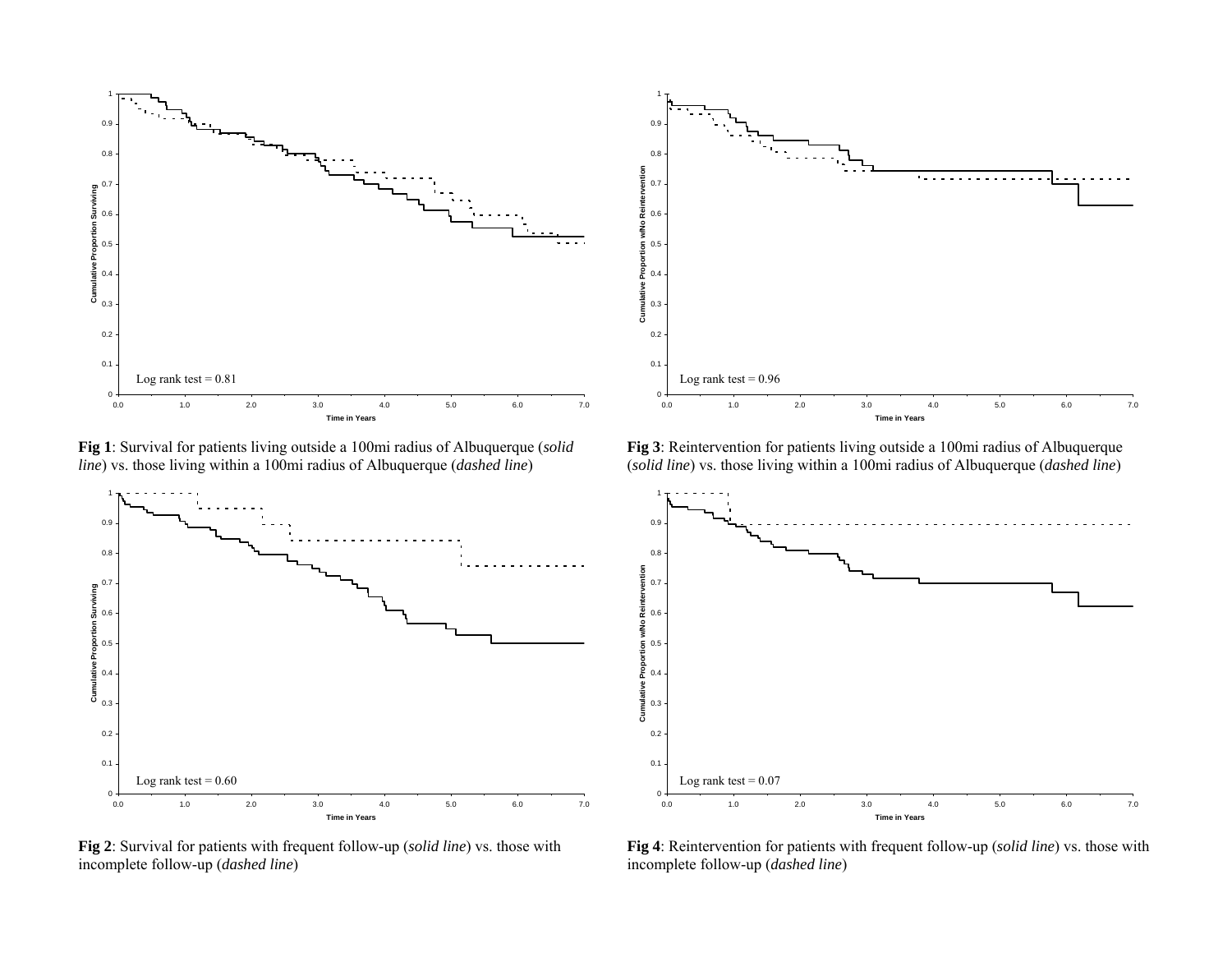of major complication was greater in the group living outside a 100mi radius of Albuquerque compared to those living within the radius though this was not statistically significant at 11.8% (n = 9) vs. 5.0% (n = 3; P = 0.23). Comparing the outcomes of patients with incomplete follow-up and frequent follow-up, no statistical difference was found in survival (Fig 2) or rate of reintervention (Fig 4). The incidence of major complication or conversion to open repair, was similar in both groups, at 10.5% ( $n = 10$ ) for the frequent follow-up group vs.  $9.3\%$  (n = 2; P = 1.0) for the incomplete follow-up group. The two patients who required open repair in the incomplete follow-up group both lived outside a 100mi radius of Albuquerque at 334 miles and 502 miles.

#### **DISCUSSION**

EVAR has increasingly become the operation of choice to treat AAA's due to benefits in peri-operative mortality, shorter hospital stays and decreased morbidity. $3-8$ Despite these benefits, EVAR has not been shown to be superior to open repair in terms of long-term AAA-related mortality, perceived patient quality of life and healthcare costs.  $9-15$ Additionally, EVAR patients are more likely to suffer from long-term complications, such as endoleak, graft migration and increasing aneurysmal size, thus necessitating life-time follow-up with radiologic imaging for these patients.<sup>16-18</sup>

Though EVAR and open repair have been shown to achieve comparable long-term outcomes in clinical trials, these results are achieved with resources that may not be available to a community surgeon in private practice. Even with these resources, clinical trials such as the European Collaborators on Stent-Graft Techniques for AAA and Thoracic Aortic Aneurysm and Dissection Repair (EUROSTAR) trial, a large multi-center study of 4433 patients, have reported percentages as high as 35% of patients not completing all scheduled appointments. $^{22}$ 

Recently, a study by Jones et al. comparing the outcomes of patients in industry sponsored clinical trials with non-study patients has shown no difference in patient survival and<br>reintervention rate.<sup>19</sup> Similar to the reintervention rate.<sup>19</sup> Similar to the EUROSTAR trial, this study reported that 33% of EVAR patients had incomplete followup. Data from this study has also demonstrated that post-EVAR patients with incomplete follow-up have higher fatal complication rates than patients with frequent follow-up. This study suggests it is imperative to understand the determinants of consistent patient adherence to follow-up regimens in order to improve EVAR patient outcomes.

One area of concern at the Albuquerque VAMC is the distance patients have to travel for follow-up appointments. The Albuquerque VAMC is a tertiary care facility with a large catchment area, serving veterans in New Mexico, east Texas, southern Colorado and western Arizona. With at least six months between each appointment and possibly hundreds of miles to travel, several barriers exist to patient adherence to follow-up appointments. Based on these factors and on literature review, we formed three hypotheses:

- Follow-up adherence post-EVAR is superior for patients living close to the VAMC than for those traveling long distances.
- Outcomes for patients with incomplete follow-up are inferior to patients with complete follow-up.
- Outcomes for patients living within 100 mi of Albuquerque are better than for patients living outside of this radius.

In reviewing the first hypothesis, we found no significant difference in follow-up adherence for patients living within a 100mi radius of Albuquerque versus those living outside this radius. Like the determinants of adherence, we believe the reasons behind this result are multifactorial. First, we believe the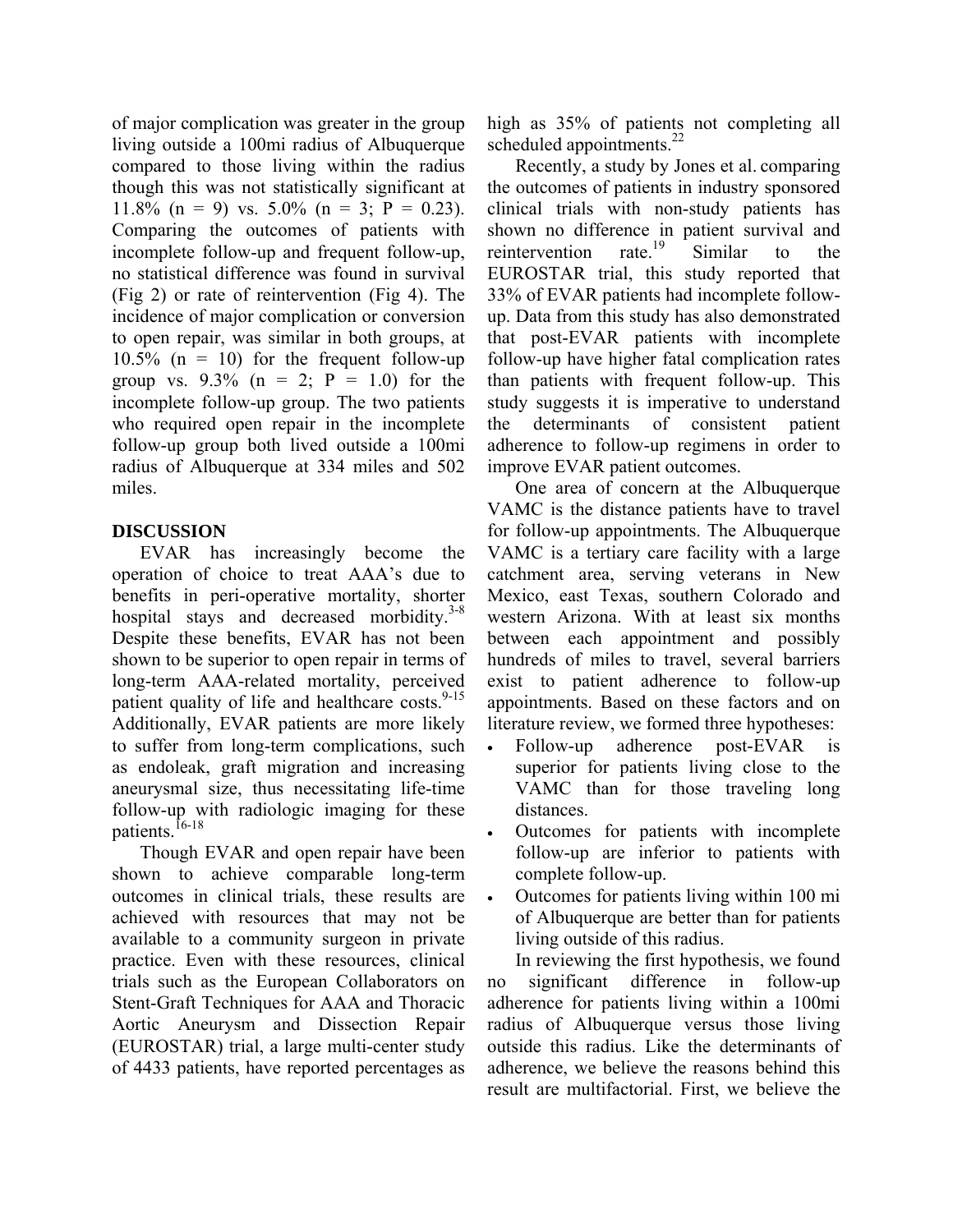national VAMC network is an ideal system for follow-up of EVAR patients regardless of their distance from a tertiary care facility because it eliminates many of the barriers to patient adherence. One major advantage to this system is an electronic database, which can track patients at any facility in the country. Factors, such as notes left on the system to contact the Albuquerque VAMC should any other VAMC make contact with the patient, likely contribute to improved patient follow-up. Another possible reason why distance did not significantly affect the follow-up adherence is that once patients are plugged into the VAMC system in terms of benefits, their healthcare costs are covered in ways that patients in the general public are not. This eliminates yet another stressor that impedes patient adherence. Lastly, the VAMC is a national system, making it easier for a patient to be seen anywhere in the country; once a patient is seen, providers are able to look at notes in the electronic database and encourage patients to attend their missed appointments. Of the 19 patients in the infrequent follow-up group at the Albuquerque VAMC, only 5 were not actually seen at another VAMC.

In examining the second hypothesis we demonstrated no difference in survival or reintervention rate for patients with frequent or incomplete follow-up. Because only 15% of patients experienced incomplete follow-up, we believe our sample size was too small to discern a difference in outcomes. In fact, patients had longer follow-up times in the infrequent follow-up group than in the frequent follow-up group. This may be due to our inability to re-establish contact with five of the 19 patients in this group and our assumption then that these five patients are alive and well. In actuality, given that 40.4% of patients in the study died during the study period from all-cause mortality, some of these patients were likely deceased and may have made a difference in the survival and reintervention rate of the infrequent follow-up

group. Another reason why the follow-up time was longer for infrequent follow-up patients was due to the fact that most of these patients had EVAR in 2000-2002 and none in 2005- 2006, while the frequent follow-up patients were evenly distributed in time. In other words, EVAR's performed in more recent years likely artificially lowered the follow-up time for the frequent follow-up patients.

Looking at the third hypothesis we found no difference in survival or reintervention rate for patients living within a 100mi radius of Albuquerque compared to those living outside this radius. This concurs with our analyses that there was no difference in the degree of follow-up between these two groups.

Overall, these results suggest that distance from a tertiary care center is not a limiting factor in patient adherence to follow-up protocols. In addition, the VA medical system is equipped with a comprehensive electronic records database and fewer economic barriers for patients to obtain healthcare. Our study also implies that such a system can much improve follow-up in EVAR patients. We achieved a percentage of patients with incomplete follow-up that is less than half of the rate published in current literature. Interestingly, this did not translate to improved patient outcomes, though this may be due to a sicker veteran population compared to the general public. $^{23}$ 

Our study has both strong points and limitations in methodology. One of the strengths of this paper is the long duration of study, with median follow-up time at over four years. Only two patients of the 34 who required reintervention had a secondary procedure done at greater than four years from the initial EVAR and no patients who expired from a AAA-related cause died later than four years from the initial EVAR. This suggests that the study was conducted for a sufficient duration of time as to discover most of the outcomes data. Furthermore, at the conclusion of this study, all patients were at least one year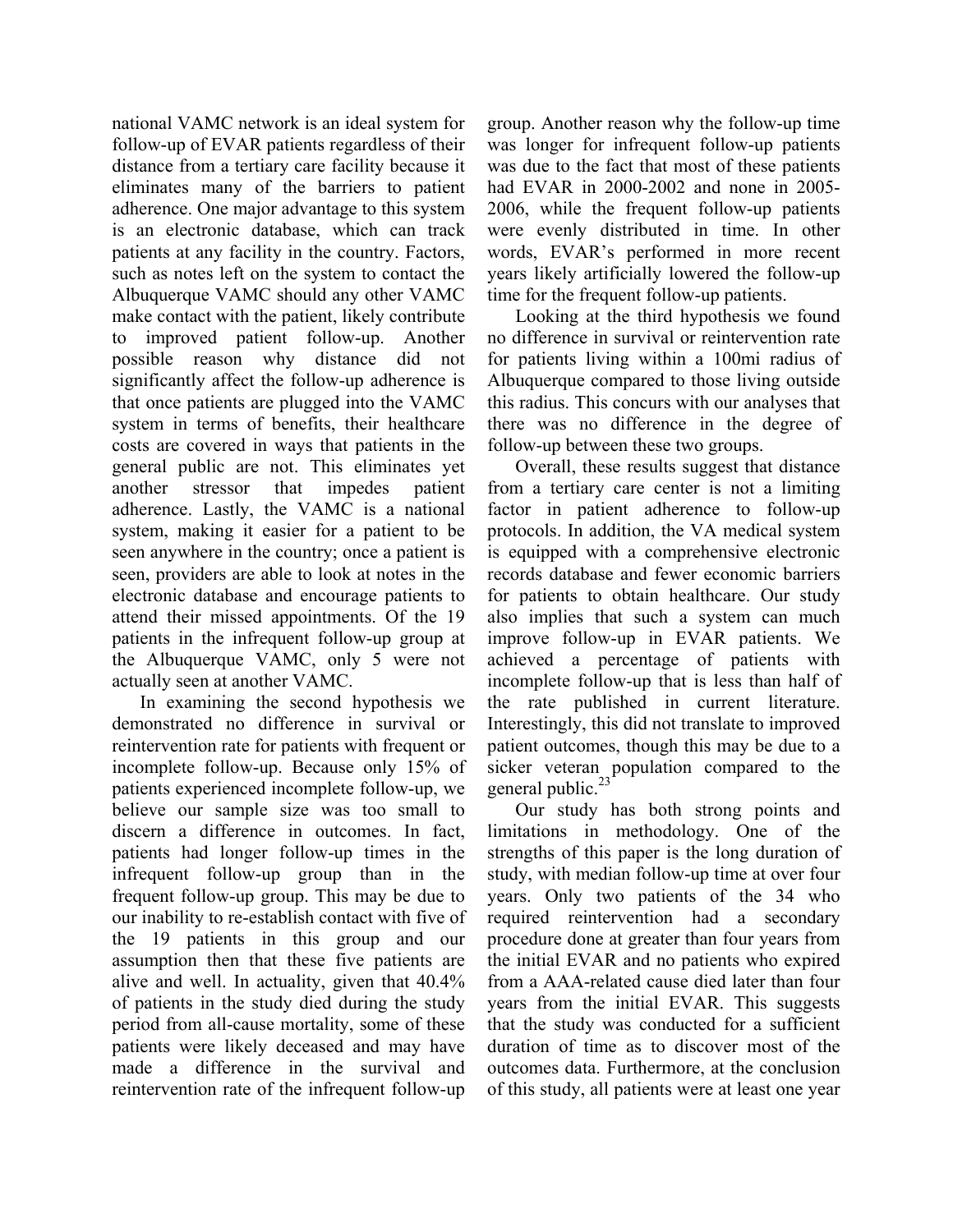out from the date of the initial EVAR procedure. This is significant because our definition of infrequent follow-up required patients to miss greater than two appointments which was not possible within a one year period (one month and six month appointments); in other words, if our study had included patients who were less than one year out from EVAR, the number of patients in the frequent follow-up group would be falsely elevated. Another asset to this study is the dedicated nurse who vigilantly and persistently followed patients, regardless of whether they were enrolled in a clinical trial until absolutely all methods of contact were exhausted. This likely contributed to the lower percentage of patients in the infrequent follow-up group.

Potential limitations of this study include the biases inherent in retrospective studies and the low sample size which may contribute to type II statistical errors. We assumed the data in the VAMC system was up to date and complete in terms of outcomes, and therefore did not attempt to re-establish direct contact with the patients in the infrequent follow-up group or seek other means of determining their mortality status (i.e. mortality databases, obituaries, etc.), which could also be a limitation. Lastly, the results obtained were relevant for a veteran population and may not apply to the general patient population. Further studies on the determinants for poor patient adherence to follow-up protocols and the impact of follow-up on patient outcomes should be conducted at other institutions to corroborate our findings.

#### **CONCLUSION**

At the Albuquerque VAMC, one in seven EVAR patients have incomplete follow-up. Moreover, even though more than half of our patient population lives outside a 100mi radius of the VAMC, no difference was found in follow-up adherence between these two groups. Consequently, no difference in outcomes was demonstrated based on patient

follow-up status or distance from the tertiary care center. This suggests that patients can be safely treated for EVAR at tertiary care centers which are a long distance from home, and achieve reliable follow-up. Additional studies evaluating the potential barriers against patient adherence to follow-up regimens are needed in order to help in the selection of good candidates for EVAR.

#### **REFERENCES**

- 1. Parodi JC, Palmaz JC, Barone HD. Transfemoral intraluminal graft implantation for abdominal aortic aneurysms. *Ann Vasc Surg*. 1991;5:491-499.
- 2. Veith FJ, Marin ML, Cynamon J, Schonholz C, Parodi J. 1992: Parodi, Montefiore, and the first abdominal aortic aneurysm stent graft in the United States. *Ann Vasc Surg*. 2005;19:749-751.
- 3. Bush RL, Johnson ML, Collins TC, et al. Open versus endovascular abdominal aortic aneurysm repair in VA hospitals. *J Am Coll Surg*. 2006;202:577-587.
- 4. Bush RL, Johnson ML, Hedayati N, Henderson WG, Lin PH, Lumsden AB. Performance of endovascular aortic aneurysm repair in high-risk patients: Results from the veterans affairs national surgical quality improvement program. *J Vasc Surg*. 2007;45:227-233; discussion 233-5.
- 5. Chahwan S, Comerota AJ, Pigott JP, Scheuermann BW, Burrow J, Wojnarowski D. Elective treatment of abdominal aortic aneurysm with endovascular or open repair: The first decade. *J Vasc Surg*. 2007;45:258-62; discussion 262.
- 6. Dillavou ED, Muluk SC, Makaroun MS. Improving aneurysm-related outcomes: Nationwide benefits of endovascular repair. *J Vasc Surg*. 2006;43:446-51; discussion 451-2.
- 7. Greenhalgh RM, Brown LC, Kwong GP, Powell JT, Thompson SG, EVAR trial participants. Comparison of endovascular aneurysm repair with open repair in patients with abdominal aortic aneurysm (EVAR trial 1), 30-day operative mortality results: Randomised controlled trial. *Lancet*. 2004;364:843-848.
- 8. Lee WA, Carter JW, Upchurch G, Seeger JM, Huber TS. Perioperative outcomes after open and endovascular repair of intact abdominal aortic aneurysms in the United States during 2001. *J Vasc Surg*. 2004;39:491-496.
- 9. Aljabri B, Al Wahaibi K, Abner D, et al. Patientreported quality of life after abdominal aortic aneurysm surgery: A prospective comparison of endovascular and open repair. *J Vasc Surg*. 2006;44:1182-1187.